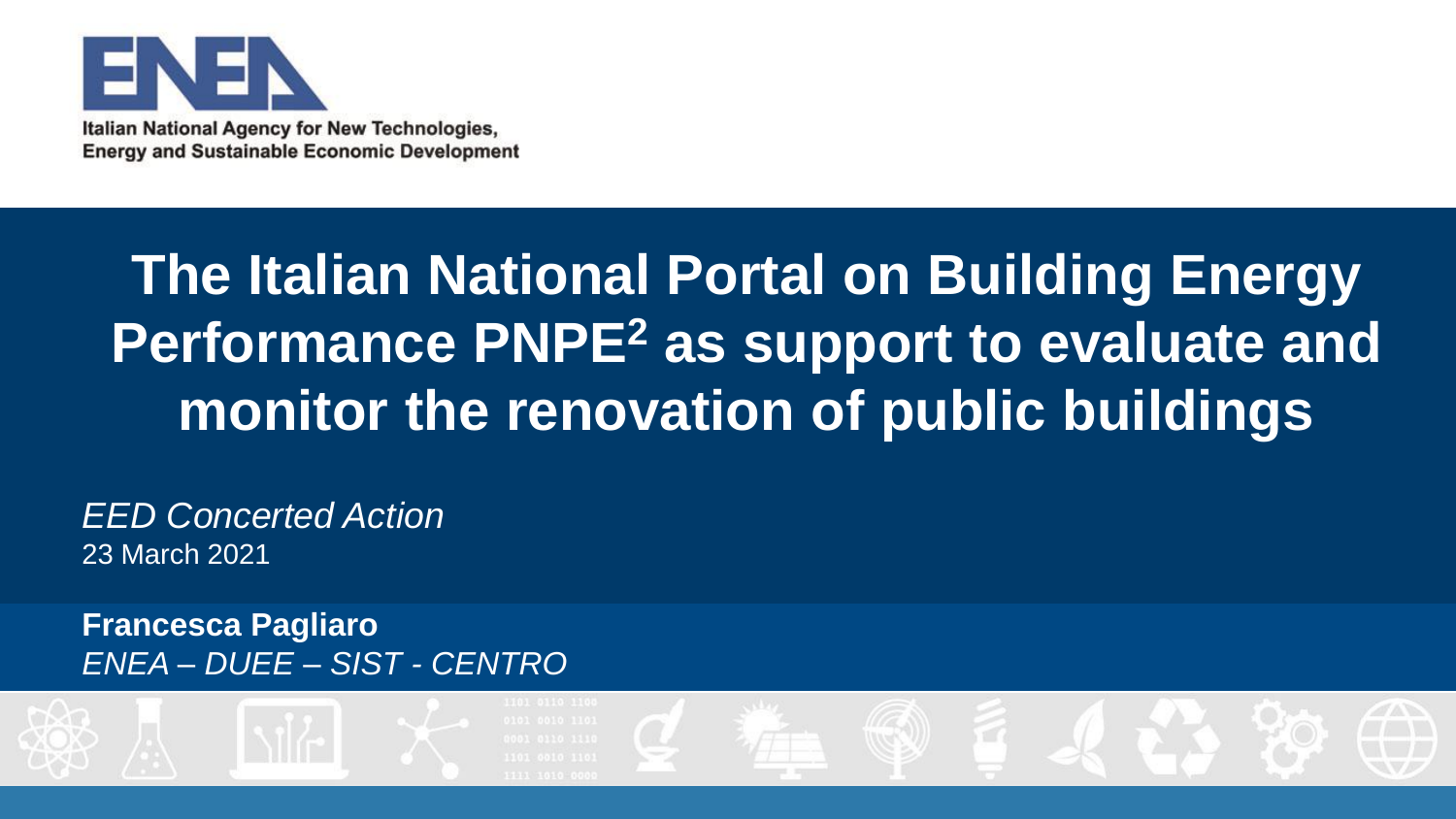# **The PREPAC Program towards 2030**



Starting from 2014, the **Program for the Energy Renovation of the Buildings of the Central Public Administration** (**PREPAC**) is prepared by November 30th of each year.

The program was confirmed and strengthened for the decade 2021-2030

#### **PREPAC proposals (2014-2019)**



- An annual **average of 50% of proposals** was found to be eligible;
- **483 proposals** evaluated, 231 financed, with a value ranging from a few thousand to a few million euros;
- In total, **314 million euros worth of projects** were funded.

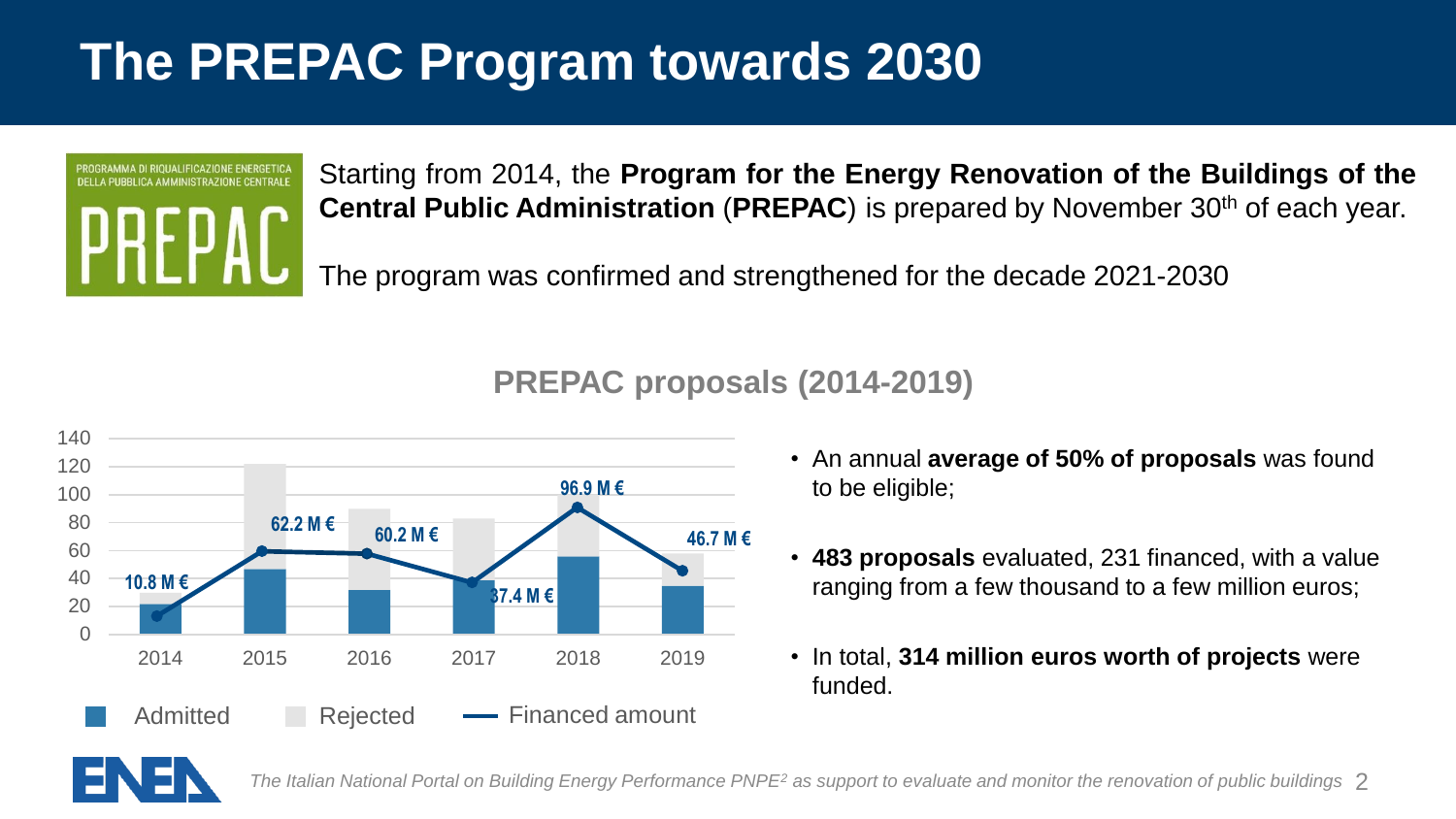## **Monitor the renovation rate of Italian Public Buildings**

#### ✓ **Strength and Promoters** ✓ **Weakness**

**Public bodies** want to pursue the public interest (pilot cases for fighting climate change) and also benefit from the energy savings.

Renovation companies and **EsCOs** have economic interests and the necessary technical skills.

PREPAC program concerns only **Central Public Administration**. Local Administrations are not part of it.

**Lack of technical skills** and information in the public bodies (especially in small contexts) is often present in both holding the Funds and benefitting from them.

#### **Increase the knowledge about the buildings and estimate the evolution of their energy performance is crucial to monitor the reaching of EU's targets.**

**DATABASES are a powerful tool to perform these evaluations as they make it possible to combine building data and compare them with the building requirements issued by law over time**

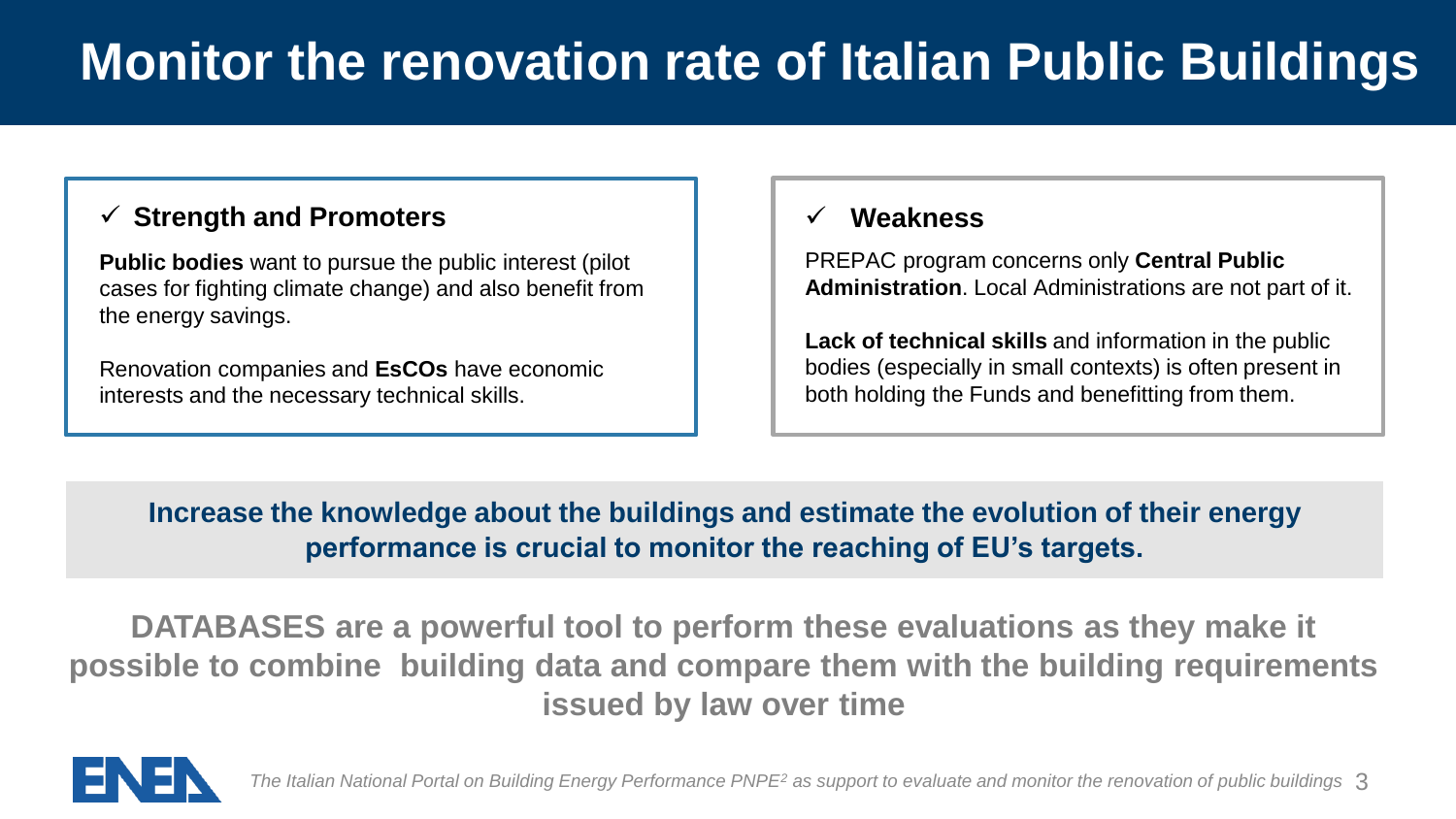### **National Informative System on EPCs**



The **Italian Informative System on Energy Performance Certificates** (**SIAPE**) is the national tool to collect the EPCs issued for buildings and building units in 2015 and was developed by ENEA in 2016.



SIAPE already contains information on public buildings certified through an EPC and makes it possible to analyze several parameters on them.

*Building use of EPCs issued for public buildings in 2020*



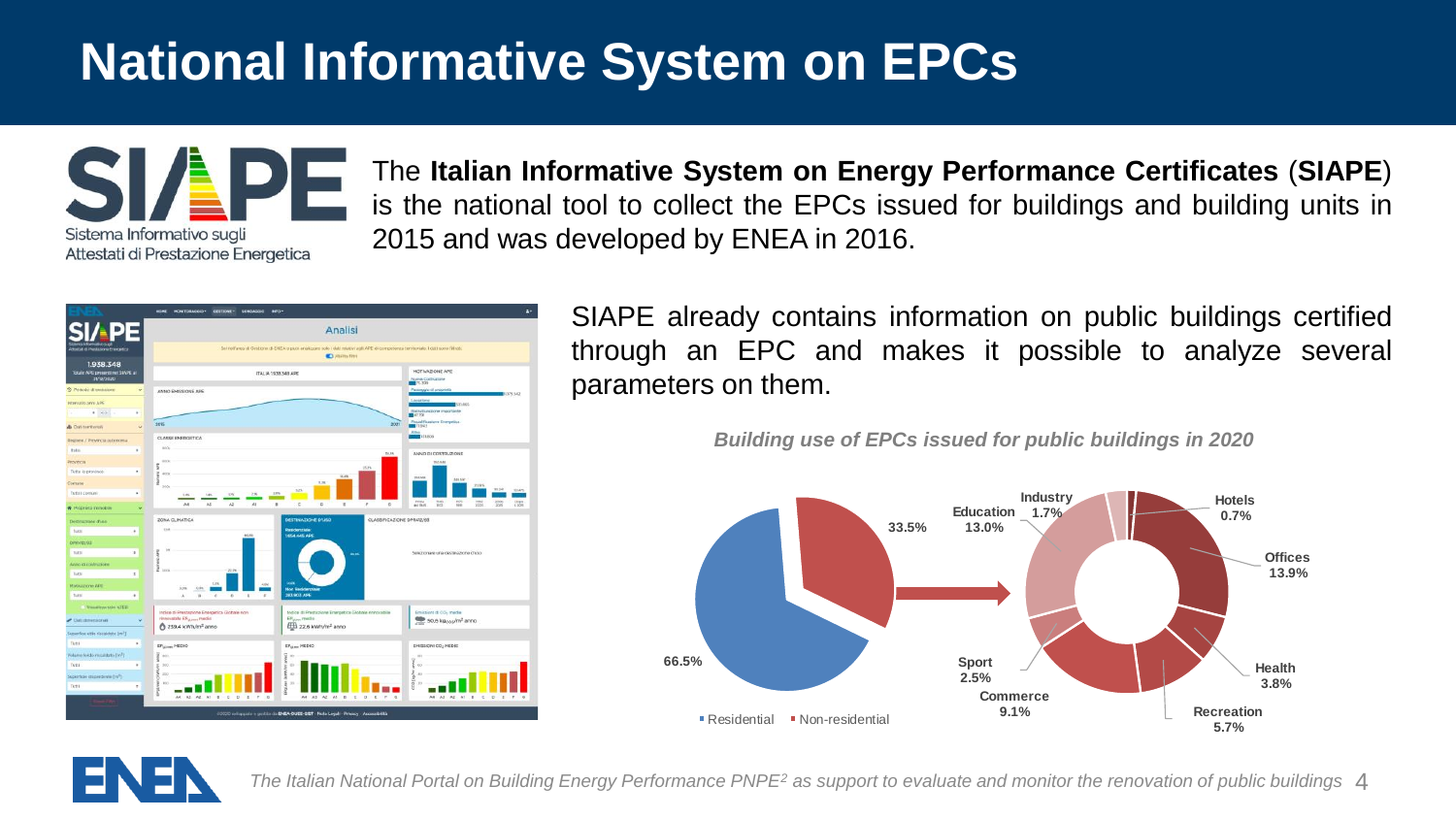# **Statistics on EPCs issued for public buildings**

The energy performance of public buildings on SIAPE can be compared with that of private buildings.



*Purpose of EPCs issued for public buildings in 2020*



**PURPOSE FOR EPC ISSUING** EPCs of public buildings EPCs of private buildings Sale (S) 15.4% 57.8% Rent (R) 45.0% 26.8% Other (O) 15.1% 5.8% Minor Renovation (MiR) 18.5% 3.8% Major Renovation (Mar) 3.4% 3.4% 2.4% New Buildings 2.6% 3.3%

| <b>ENERGY LABEL DISTRIBUTION</b> |                          |                 |                           |                 |
|----------------------------------|--------------------------|-----------------|---------------------------|-----------------|
|                                  | EPCs of public buildings |                 | EPCs of private buildings |                 |
|                                  | Residential              | Non-residential | Residential               | Non-residential |
| A4-B                             | 6.6%                     | 17.9%           | 7.8%                      | 11.3%           |
| C E                              | 40.3%                    | 54.7%           | 31.9%                     | 47.6%           |
| F-G                              | 53.1%                    | 27.4%           | 60.4%                     | 41.1%           |

*Energy labels of EPCs issued for public buildings in 2020*

**The previous evaluations provide already some interesting information … however, the amount of data need to be increased to allow to monitor and evaluate the renovation rate of the public sector.**

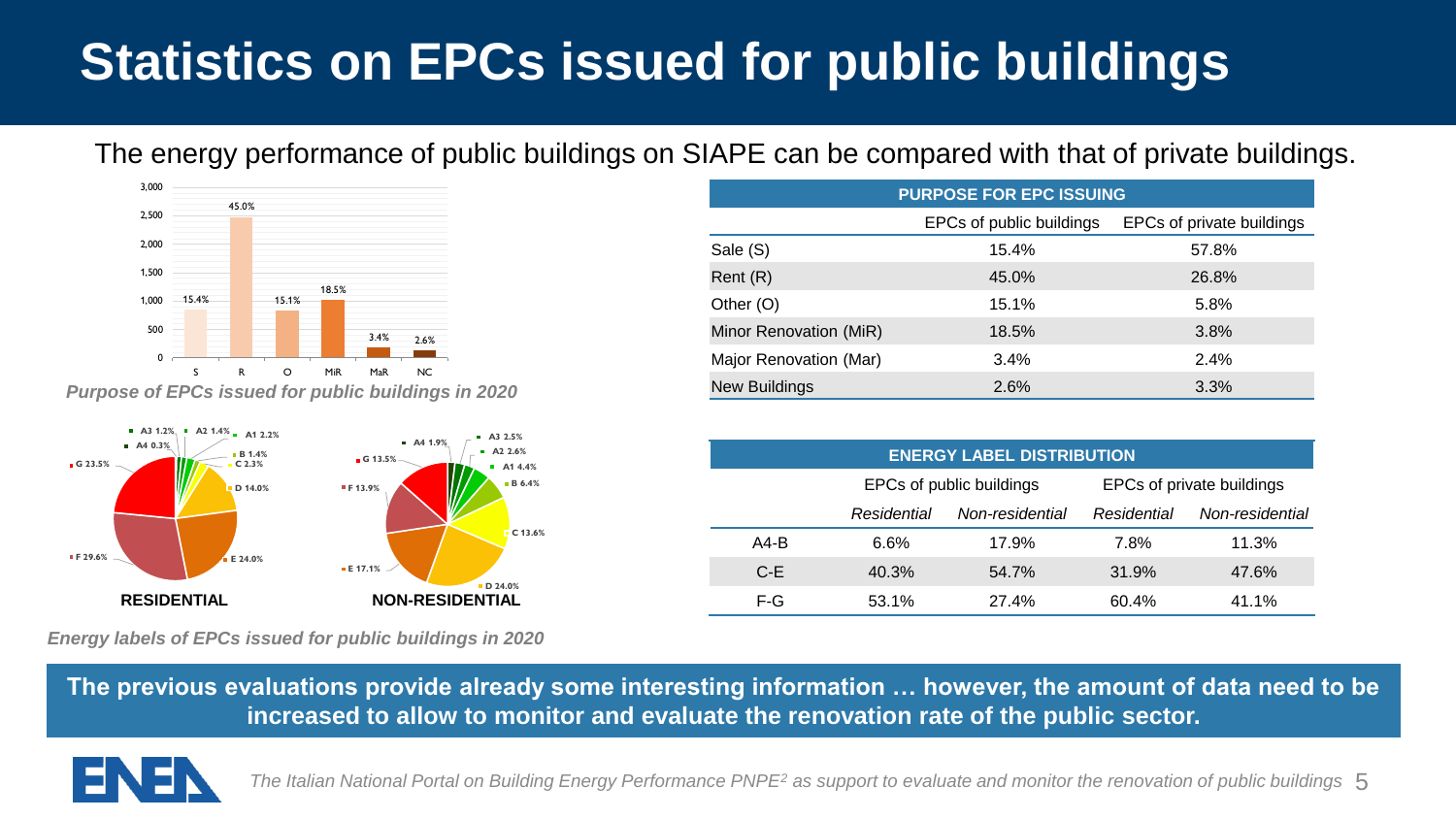# **National Portal on Building Energy Performance**



The Italian transposition of the EPBD III introduced the **National Portal on Building Energy Performance (PNPE<sup>2</sup> )**

ENEA is in charge of developing and managing the PNPE<sup>2</sup> .



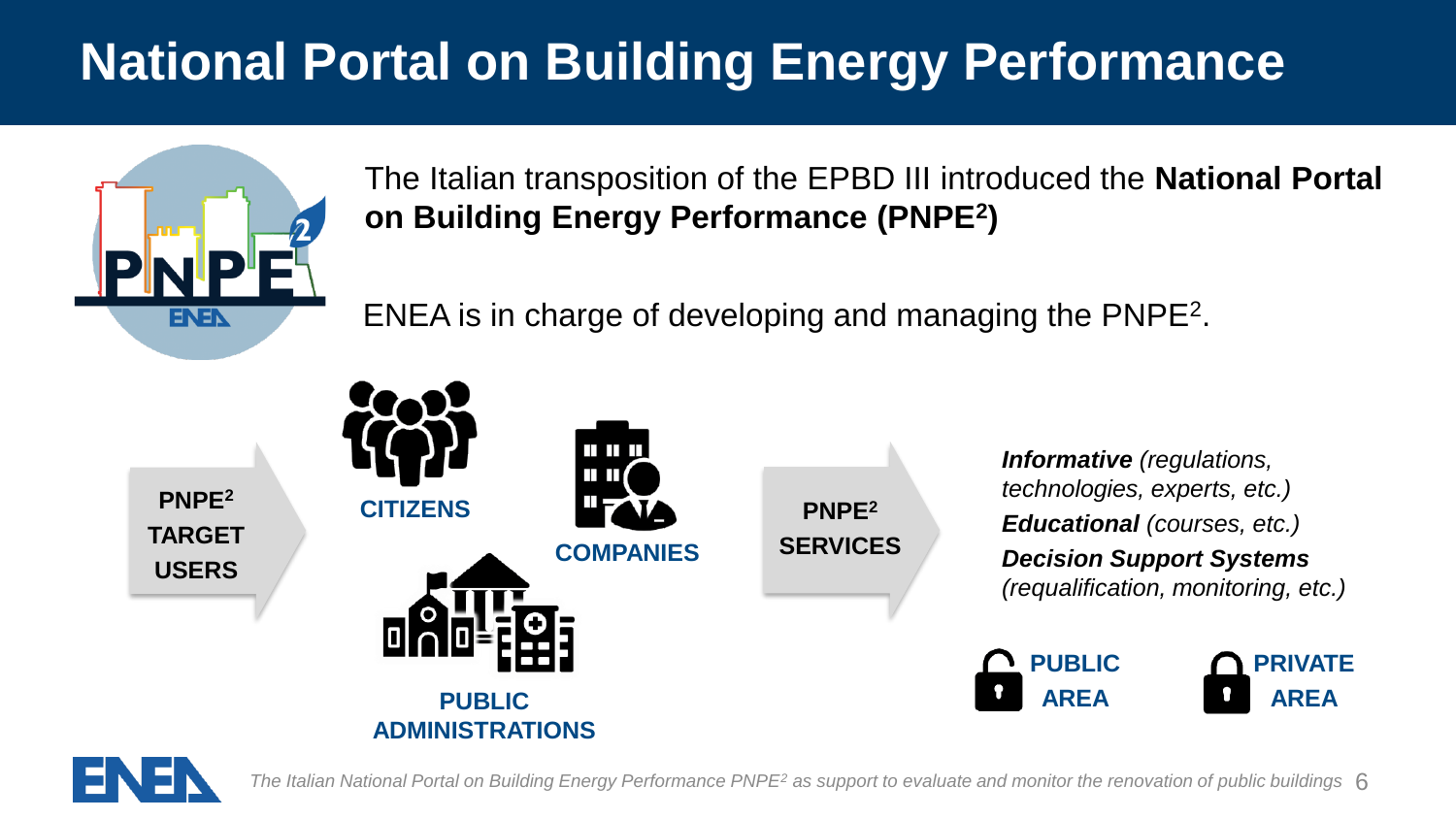### **Functionalities for the public sector**



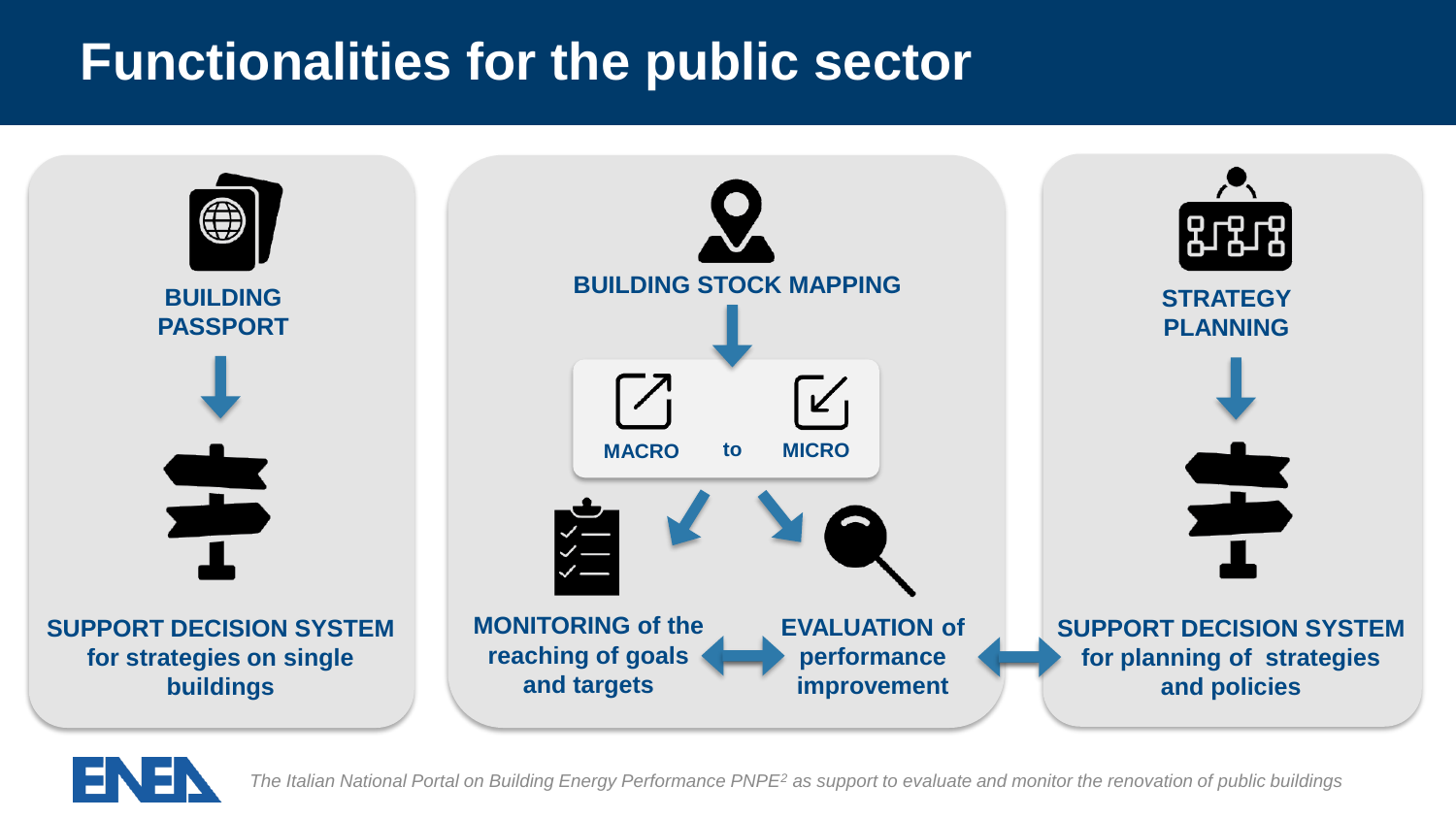### **Data sources**



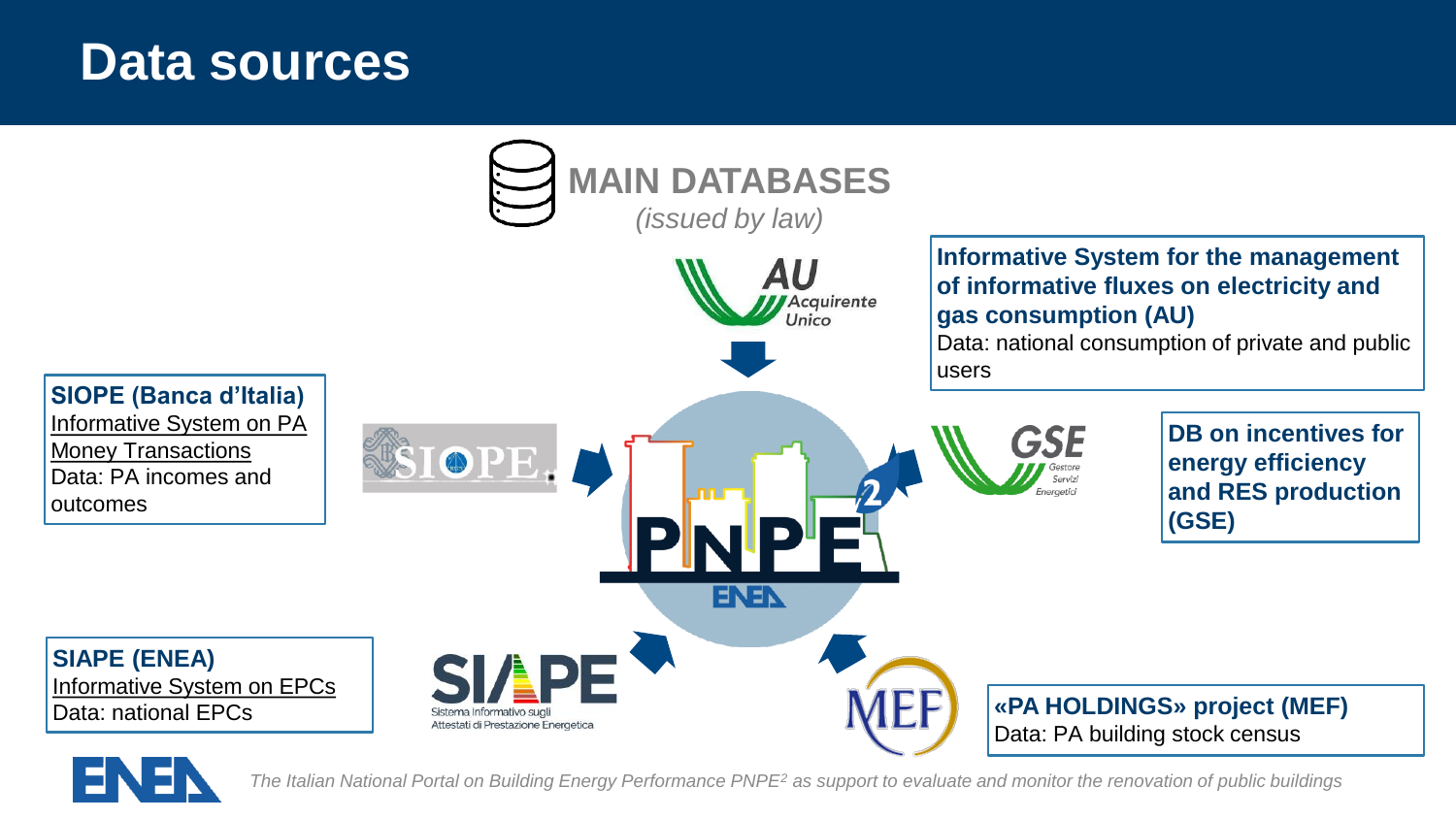### **Data sources**



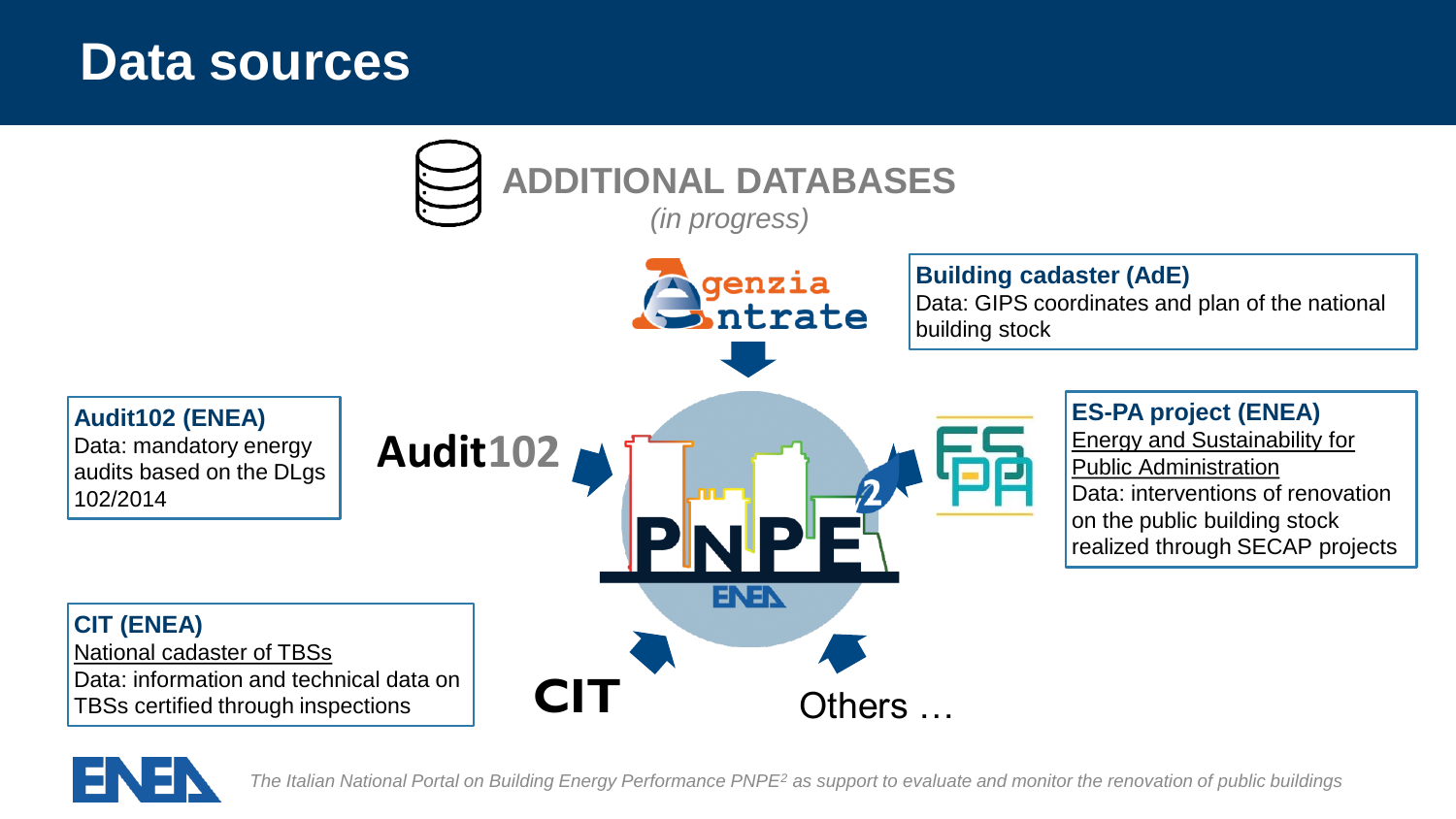### **Conclusions**

**What ENEA has evaluated so far about national building database potentials and limitations in supporting the achievement of art. 5 demands**

Data integration

Evaluation of existing policies

Monitoring the reach of goals and targets at local, national, and EU levels

Access to information and data flow on energy efficiency in the public sector and the building sector in general

Editing of Best practices

#### ✓ **Potentials** ✓ **Limitations**

Lack of information especially in small contexts

Lack of data quality and information control and verification

Low digitalization levels in PA

Need for integration among different data sources